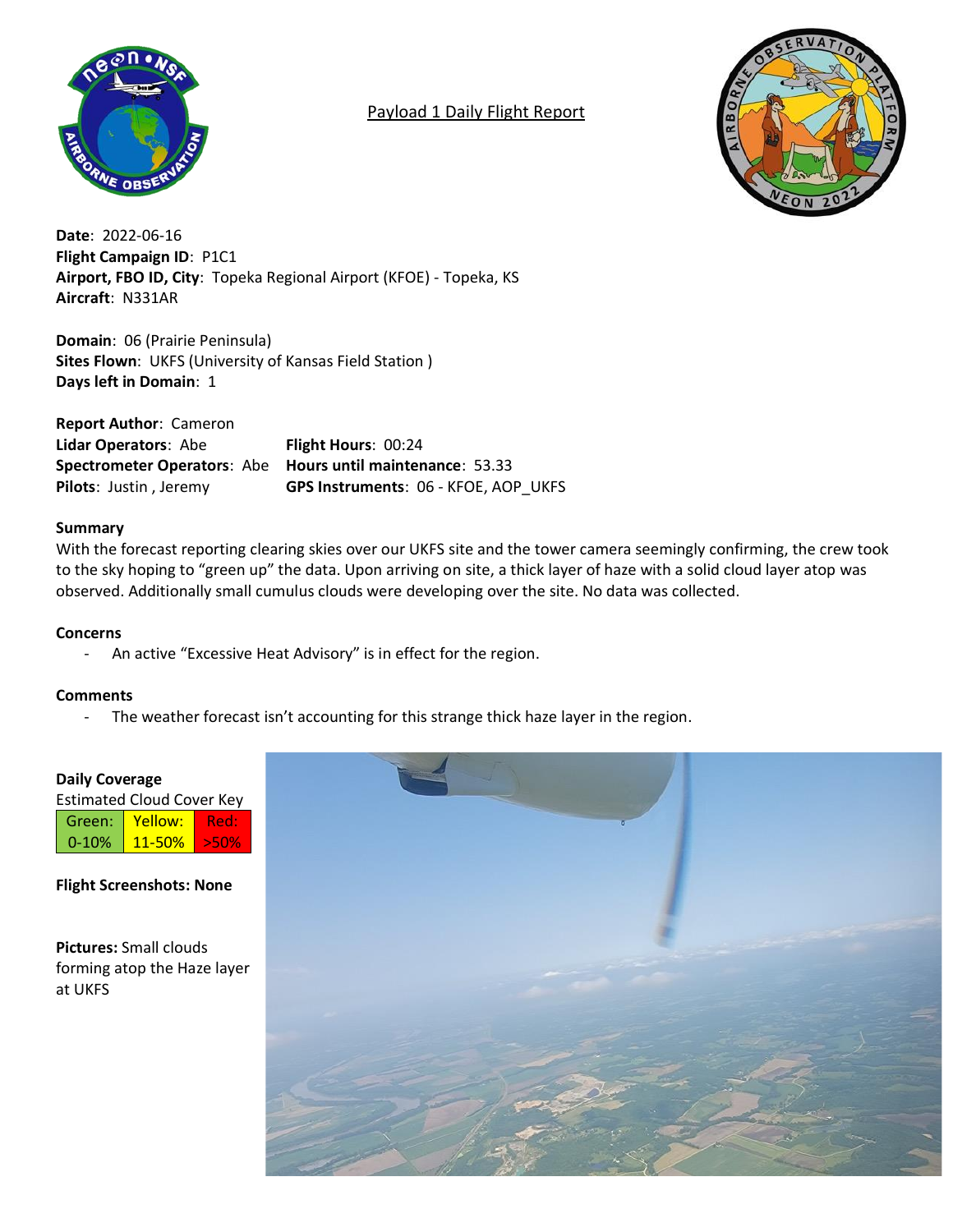

A thick haze layer was observed during todays attempted data collect at UKFS.

#### **Cumulative Domain Coverage**

D06|KONZ\_KONA (Konza Prairie Biological Station and Relocatable Agricultural Site)

|                    |  | - - - - - |                 |  |  |    |  |    |    |    |  |  |  |  |  |  |    |  |  |
|--------------------|--|-----------|-----------------|--|--|----|--|----|----|----|--|--|--|--|--|--|----|--|--|
|                    |  |           |                 |  |  | h  |  |    | a  |    |  |  |  |  |  |  |    |  |  |
|                    |  |           |                 |  |  | 26 |  | 28 | 29 | 30 |  |  |  |  |  |  | 38 |  |  |
| Flown: 97% (37/38) |  |           |                 |  |  |    |  |    |    |    |  |  |  |  |  |  |    |  |  |
| Green: 21% (8/38)  |  |           |                 |  |  |    |  |    |    |    |  |  |  |  |  |  |    |  |  |
|                    |  |           | Valsum TCD/1201 |  |  |    |  |    |    |    |  |  |  |  |  |  |    |  |  |

Yellow: 76% (29/38) Red: 0% (0/38)

## D06|MCDI (McDiffett Creek )

2 3 4 5 6 7 8 9 10 11 12 13 14 15 16 17 18 19 20 21 Flown: 95% (19/20) Green: 0% (0/20) Yellow: 95% (19/20) Red: 0% (0/20)

D06|N06A (D06 Nominal Runway ) 1

Flown: 100% (1/1) Green: 0% (0/1) Yellow: 0% (0/1) Red: 100% (1/1)

D06|UKFS (University of Kansas Field Station )

|                   |                    |   | <b>Property</b> | 6    |  | $\overline{\mathsf{R}}$ | $\alpha$ | 10 | 11 | 12 | 13 | 14 | 15 | 16 | 17 | 18 | 19 |  |  |
|-------------------|--------------------|---|-----------------|------|--|-------------------------|----------|----|----|----|----|----|----|----|----|----|----|--|--|
|                   | วว                 | Д | oг              | 7 F. |  |                         |          |    |    |    |    |    |    |    |    |    |    |  |  |
|                   | Flown: 96% (25/26) |   |                 |      |  |                         |          |    |    |    |    |    |    |    |    |    |    |  |  |
| Green: 0% (0/26)  |                    |   |                 |      |  |                         |          |    |    |    |    |    |    |    |    |    |    |  |  |
| Yellow: 0% (0/26) |                    |   |                 |      |  |                         |          |    |    |    |    |    |    |    |    |    |    |  |  |
| Red: 96% (25/26)  |                    |   |                 |      |  |                         |          |    |    |    |    |    |    |    |    |    |    |  |  |